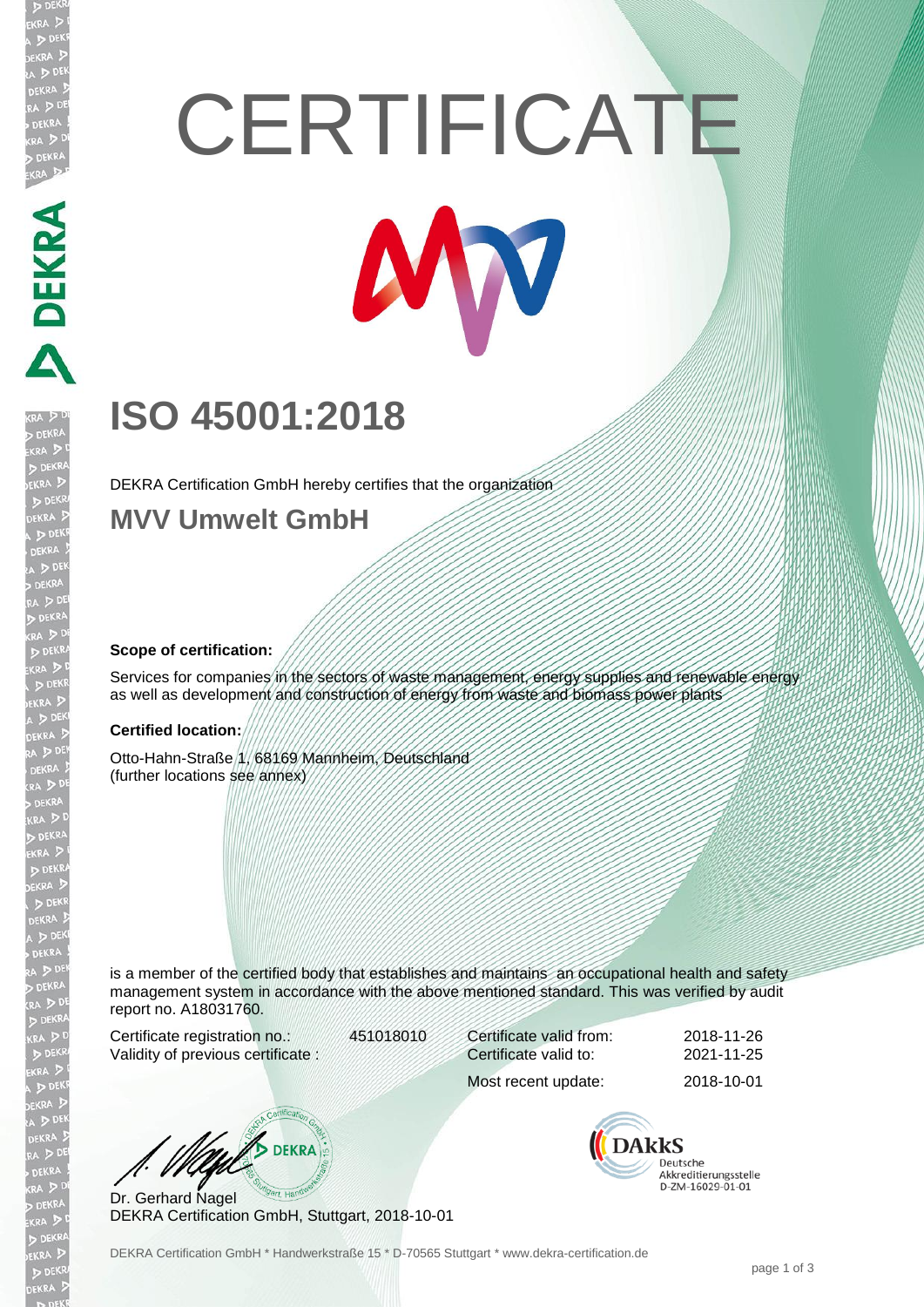EKR

EKRA  $D<sub>0</sub>$ EKR

## **Annex to the Certificate No. 451018010**

valid from 2018-11-26 to 2021-11-25

The following locations belong to the certificate above:

|                  | Headquarter                                 | <b>Certified location</b>                                                                   | <b>Scope of certification</b>                                                                                                                                                                                                                                                                                                                                                                                               |
|------------------|---------------------------------------------|---------------------------------------------------------------------------------------------|-----------------------------------------------------------------------------------------------------------------------------------------------------------------------------------------------------------------------------------------------------------------------------------------------------------------------------------------------------------------------------------------------------------------------------|
|                  | <b>MVV Umwelt GmbH</b>                      | Otto-Hahn-Straße 1<br>D-68169 Mannheim                                                      | Services for companies in the<br>sectors of waste management,<br>energy supplies and renewable<br>energy as well as development<br>and construction of energy from<br>waste and biomass power plants                                                                                                                                                                                                                        |
|                  | <b>Subsidiaries</b>                         | <b>Certified locations</b>                                                                  | Scope of certification                                                                                                                                                                                                                                                                                                                                                                                                      |
| 1.               | <b>MVV Environment</b><br>Devonport Ltd.    | <b>EfW CHP Facility</b><br><b>Creek Road</b><br>GB-PL5 1FL Plymouth                         | Services for companies in the<br>sectors of waste management,<br>energy supplies and renewable<br>energy as well as development<br>and construction of energy from<br>waste and biomass power plants                                                                                                                                                                                                                        |
| 2.               | <b>MVV Environment</b><br>Ridham Ltd.       | Ridham Dock Biomass Facility<br>Lord Nelson Road<br>GB-ME9 8FQ Iwade<br>Sittingbourne, Kent | Acquisition and processing of<br>waste wood and biomass<br>operation of a combined heat and<br>power biomass power plant and<br>commercial management of the<br>residual materials                                                                                                                                                                                                                                          |
| 3.               | <b>MVV Umwelt</b><br>Asset GmbH             | Otto-Hahn-Straße 1<br>D-68169 Mannheim                                                      | Provision of waste disposal<br>services, operation of waste<br>incineration plants, biomass<br>power plants, waste wood<br>treatment plants and photovoltaic<br>installations, the operation of a<br>steam network and the supply of<br>steam as well as the generation<br>and supply of electrical energy;<br>Design, realization and operation<br>of biomass power plants,<br>biomethane and waste<br>incineration plants |
| $\overline{4}$ . | <b>MVV Umwelt</b><br><b>Ressourcen GmbH</b> | Otto-Hahn-Straße 1<br>D-68169 Mannheim                                                      | Material flow management:<br>Acquisition of waste of all kinds<br>and biomass, as well as<br>marketing of residual materials,<br>as well as all associated services;<br>Operation of a waste wood<br>processing plant                                                                                                                                                                                                       |
| 5.               | <b>MVV Umwelt</b><br>Asset GmbH             | Rhein-Main-Deponiepark 5<br>D-65439 Flörsheim-Wicker                                        | Operation of a biomass power<br>plant                                                                                                                                                                                                                                                                                                                                                                                       |
| 6.               | <b>MVV Umwelt</b><br>Asset GmbH             | An der B91, Tor 12, Bau 1216<br>D-06237 Leuna                                               | Operation of a waste incineration<br>plant                                                                                                                                                                                                                                                                                                                                                                                  |
| 7.               | <b>MVV Umwelt</b><br><b>Ressourcen GmbH</b> | An der B91, Tor 12, Bau 1216<br>D-06237 Leuna                                               | Material flow management:<br>Acquisition of waste of all kinds<br>and biomass as well as<br>marketing of residual materials<br>and all related services                                                                                                                                                                                                                                                                     |